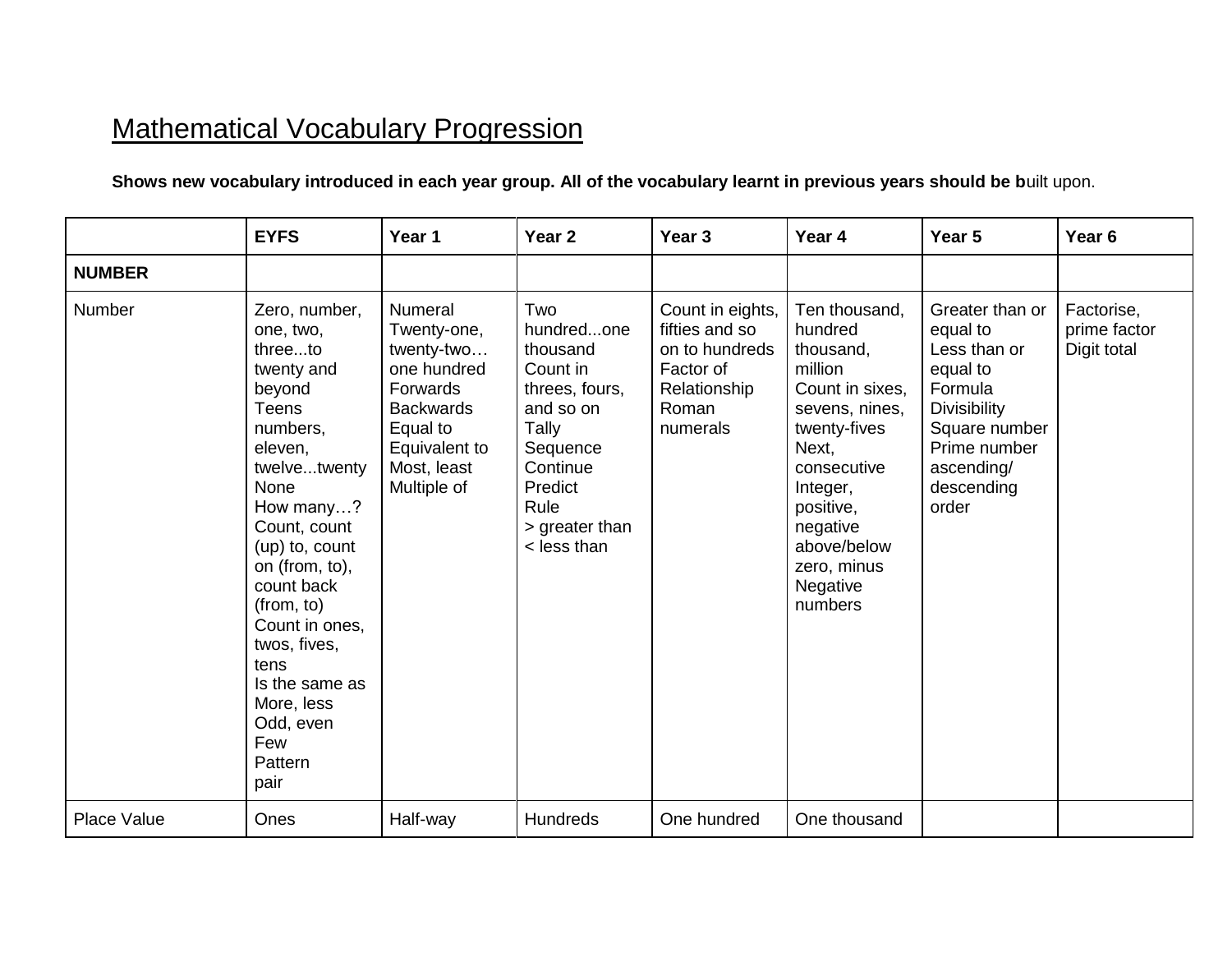|            | Tens<br><b>Digit</b><br>The same as,<br>as many as<br>More, larger,<br>bigger, greater<br>Fewer, smaller,<br>less<br>Fewest,<br>smallest, least<br>Most, biggest,<br>largest,<br>greatest<br>One more, then<br>more<br>One less, ten<br>less<br>Compare<br>Order<br><b>Size</b><br>First, second,<br>thirdtwentieth<br>Last, last but<br>one<br>Before, after<br><b>Next</b><br>between | between<br>Above, below | One-, two- or<br>three-digit<br>numbers<br>Place, place<br>value<br>Stands for,<br>represents<br>Exchange<br>Twenty-first,<br>twenty-second | more<br>One hundred<br>less                                                                                            | more, one<br>thousand less      |                                     |  |
|------------|-----------------------------------------------------------------------------------------------------------------------------------------------------------------------------------------------------------------------------------------------------------------------------------------------------------------------------------------------------------------------------------------|-------------------------|---------------------------------------------------------------------------------------------------------------------------------------------|------------------------------------------------------------------------------------------------------------------------|---------------------------------|-------------------------------------|--|
| Estimating | Guess<br>How many?<br>Estimate<br><b>Nearly</b><br>Close to<br>About the<br>same as<br>Just over, just                                                                                                                                                                                                                                                                                  | Roughly                 | Exact<br>Exactly                                                                                                                            | Approximate,<br>approximately<br>Round,<br>nearest, round<br>to the nearest<br>ten, hundred<br>Round up,<br>round down | Round to<br>nearest<br>thousand | Round to<br>nearest ten<br>thousand |  |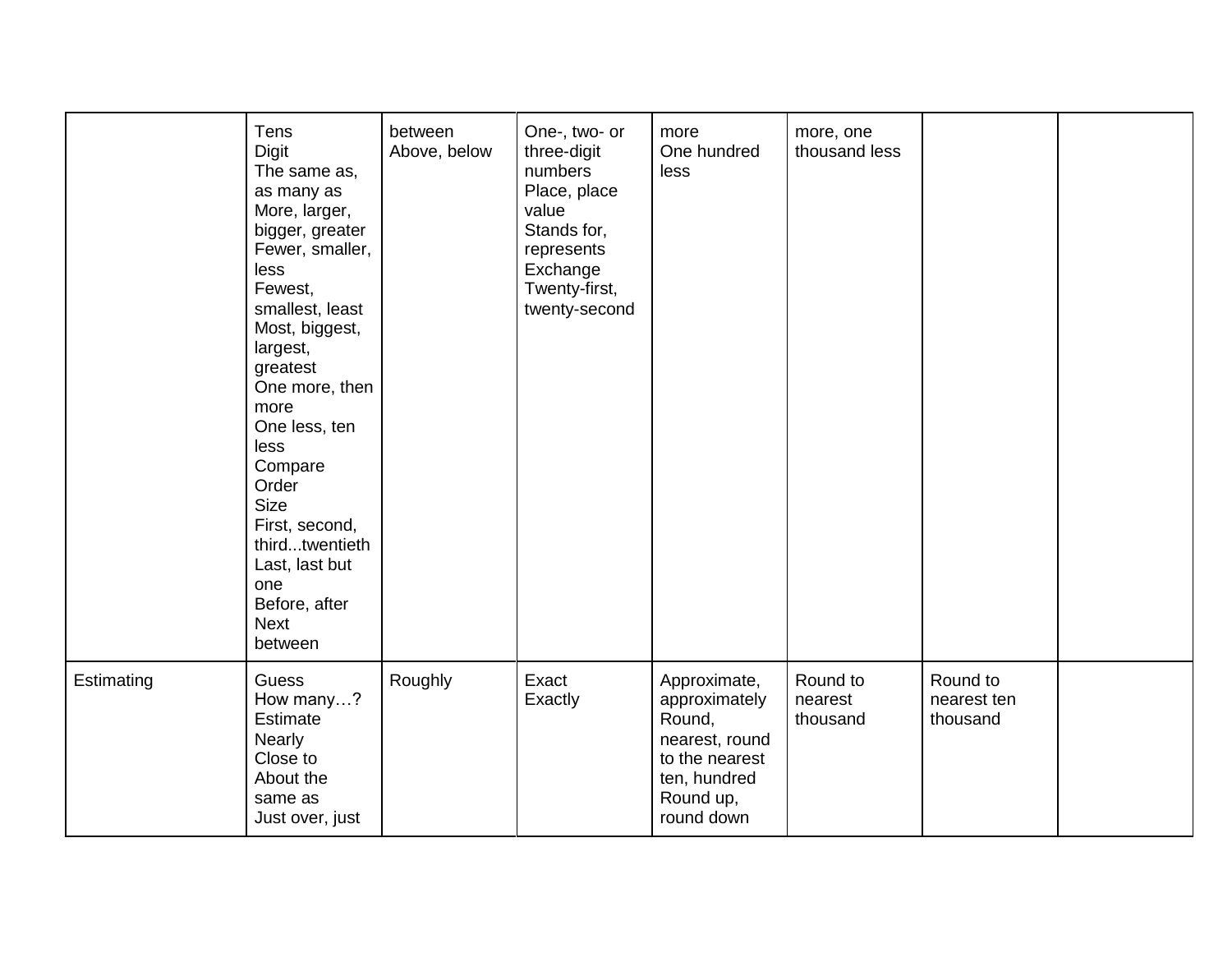|                           | under<br>Too many, too<br>few<br>Enough, not<br>enough                                                                                                                                                                                                                                                                                                                                                                       |                                                                                                                              |                                                                      |                      |         |                                         |  |
|---------------------------|------------------------------------------------------------------------------------------------------------------------------------------------------------------------------------------------------------------------------------------------------------------------------------------------------------------------------------------------------------------------------------------------------------------------------|------------------------------------------------------------------------------------------------------------------------------|----------------------------------------------------------------------|----------------------|---------|-----------------------------------------|--|
| Addition &<br>Subtraction | Add, more, and<br>Make, sum,<br>total<br>Altogether<br>Double<br>One more, two<br>moreten<br>more<br>How many<br>more to<br>make?<br>How many<br>more is<br>than $\dots$ ?<br>How much<br>more is?<br>Take away<br>How many are<br>left/left over?<br>How many<br>have gone?<br>One less, two<br>less, ten less<br>How many<br>fewer is than<br>$\ldots$ ?<br>How much less<br>is $\ldots$ ?<br><b>Difference</b><br>between | Addition<br>Near double<br>Half, halve<br>Subtract<br>Equals<br>Is the same as<br>Number<br>bonds/pairs<br>Missing<br>number | One hundred<br>more<br>One hundred<br>less<br>Facts<br>Tens boundary | Hundreds<br>boundary | inverse | Ones<br>boundary,<br>tenths<br>boundary |  |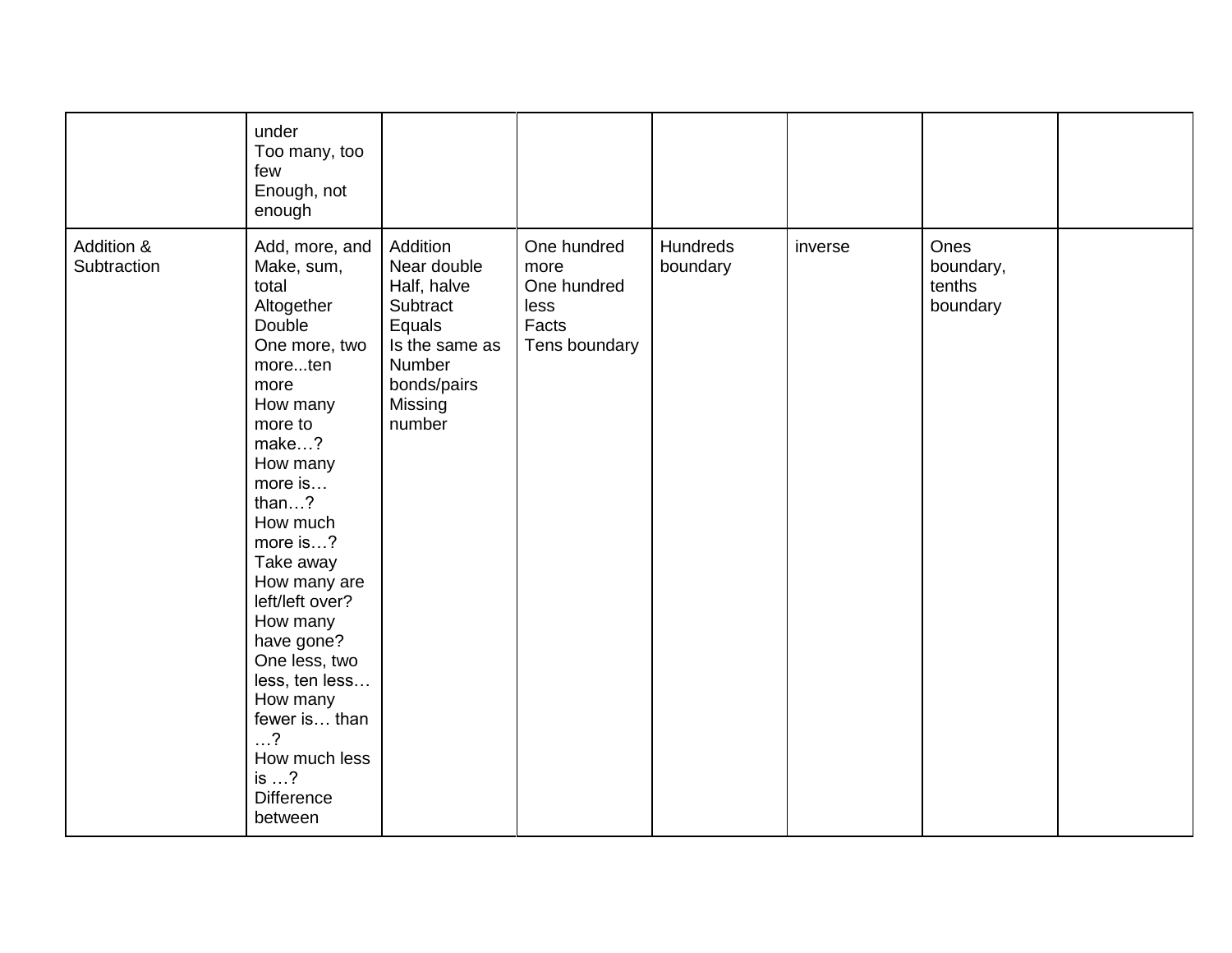| Multiplication &<br><b>Division</b> | Sharing<br>Doubling<br>Halving<br>Number<br>patterns | Multiplication<br><b>Multiply</b><br>Multiplied by<br>Multiple<br><b>Division</b><br><b>Dividing</b><br>Grouping<br>array | Groups of<br><b>Times</b><br>Once, twice,<br>three<br>timesten<br>times<br>Repeated<br>addition<br>Divide, divided<br>by, divided into<br>Share, share<br>equally<br>Left, left over<br>One each, two<br>each, three<br>eachten each<br>Group in pairs,<br>threestens<br>Equal groups<br>of<br>Row, column<br>Multiplication<br>table<br>Multiplication<br>fact, division<br>fact | Factor<br>Product<br>Remainder         | Inverse<br>Square,<br>squared<br>Cube, cubed                                                                                     |                                                                                                                              |                                                                                       |
|-------------------------------------|------------------------------------------------------|---------------------------------------------------------------------------------------------------------------------------|-----------------------------------------------------------------------------------------------------------------------------------------------------------------------------------------------------------------------------------------------------------------------------------------------------------------------------------------------------------------------------------|----------------------------------------|----------------------------------------------------------------------------------------------------------------------------------|------------------------------------------------------------------------------------------------------------------------------|---------------------------------------------------------------------------------------|
| Fractions                           | Parts of a<br>whole<br>Half quarter                  | Fraction<br>Equal part<br>Equal grouping<br>Equal sharing<br>One of two<br>equal parts<br>One of four<br>equal parts      | Equivalent<br>fraction<br>Mixed number<br>Numerator<br>Denominator<br>Two halves,<br>two quarters,<br>three quarters<br>One third, two                                                                                                                                                                                                                                            | Sixths,<br>sevenths,<br>eights, tenths | <b>Hundredths</b><br>Decimal,<br>decimal<br>fraction,<br>decimal point,<br>decimal place,<br>decimal<br>equivalent<br>Proportion | proper/imprope<br>r fraction<br>equivalent,<br>reduced to,<br>cancel<br>Thousandths<br>In every, for<br>every<br>Percentage, | Ratio<br><b>ALGEBRA</b><br>Formula,<br>formulae,<br>equation,<br>unknown,<br>variable |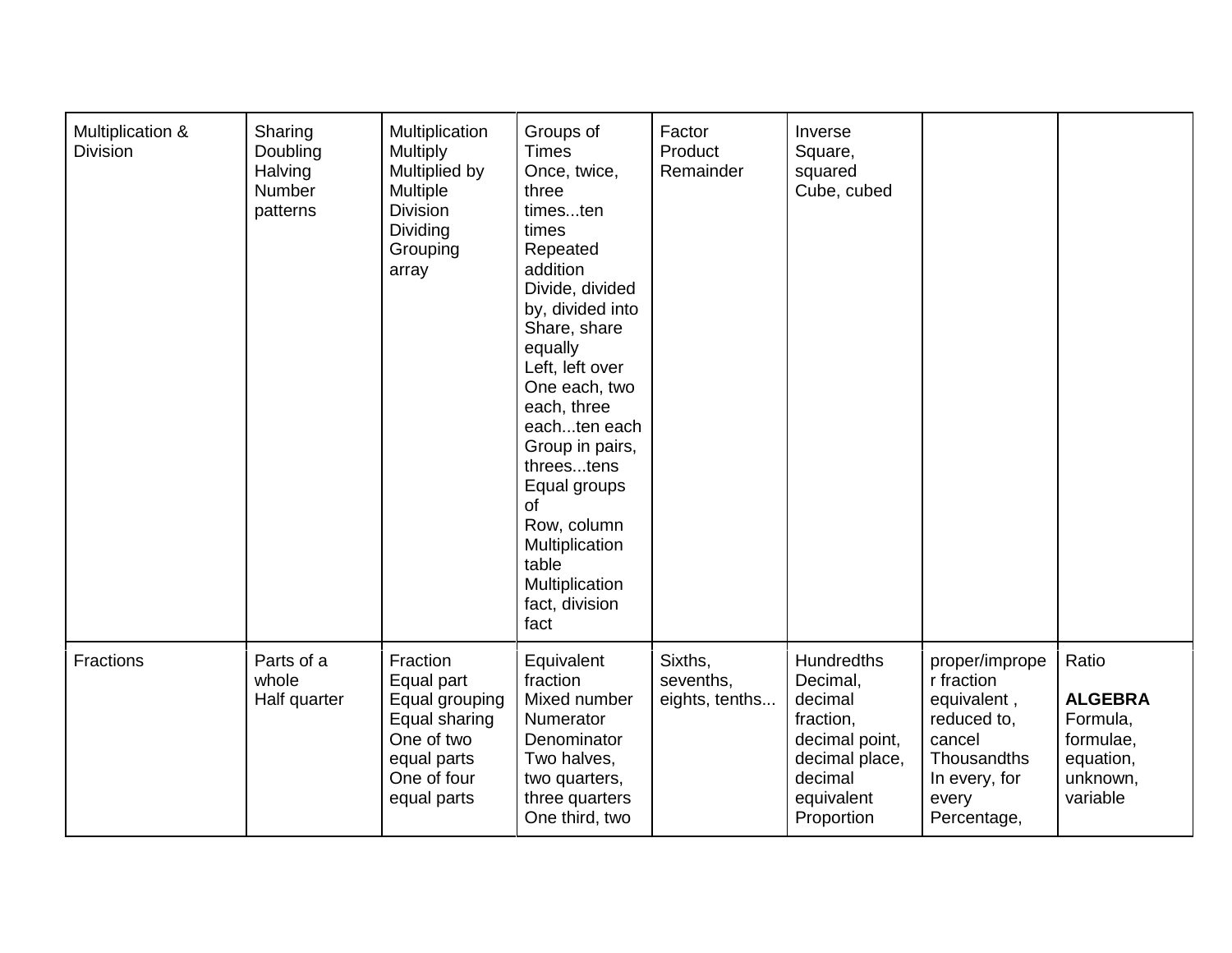|                    |                                                                                                                                                                                                      |                                   | thirds<br>One of three<br>equal parts |  | per cent % |  |
|--------------------|------------------------------------------------------------------------------------------------------------------------------------------------------------------------------------------------------|-----------------------------------|---------------------------------------|--|------------|--|
|                    |                                                                                                                                                                                                      |                                   |                                       |  |            |  |
| <b>MEASUREMENT</b> |                                                                                                                                                                                                      |                                   |                                       |  |            |  |
|                    | Measure<br>Size<br>Compare<br>Guess<br>Estimate<br>Enough, not<br>enough<br>Too much, too<br>little<br>Too many, too<br>few<br>Nearly, close<br>to, about the<br>same as<br>Just over, just<br>under | Measurement                       | Measuring<br>scale                    |  |            |  |
| Length             | Metre<br>Length, height,<br>width, depth<br>Long, short, tall<br>High, low<br>Wide, narrow<br>Thick, thin<br>Longer,<br>shorter, taller,<br>higher                                                   | Centimetre<br>Ruer<br>Metre stick | Further,<br>furthest<br>Tape measure  |  |            |  |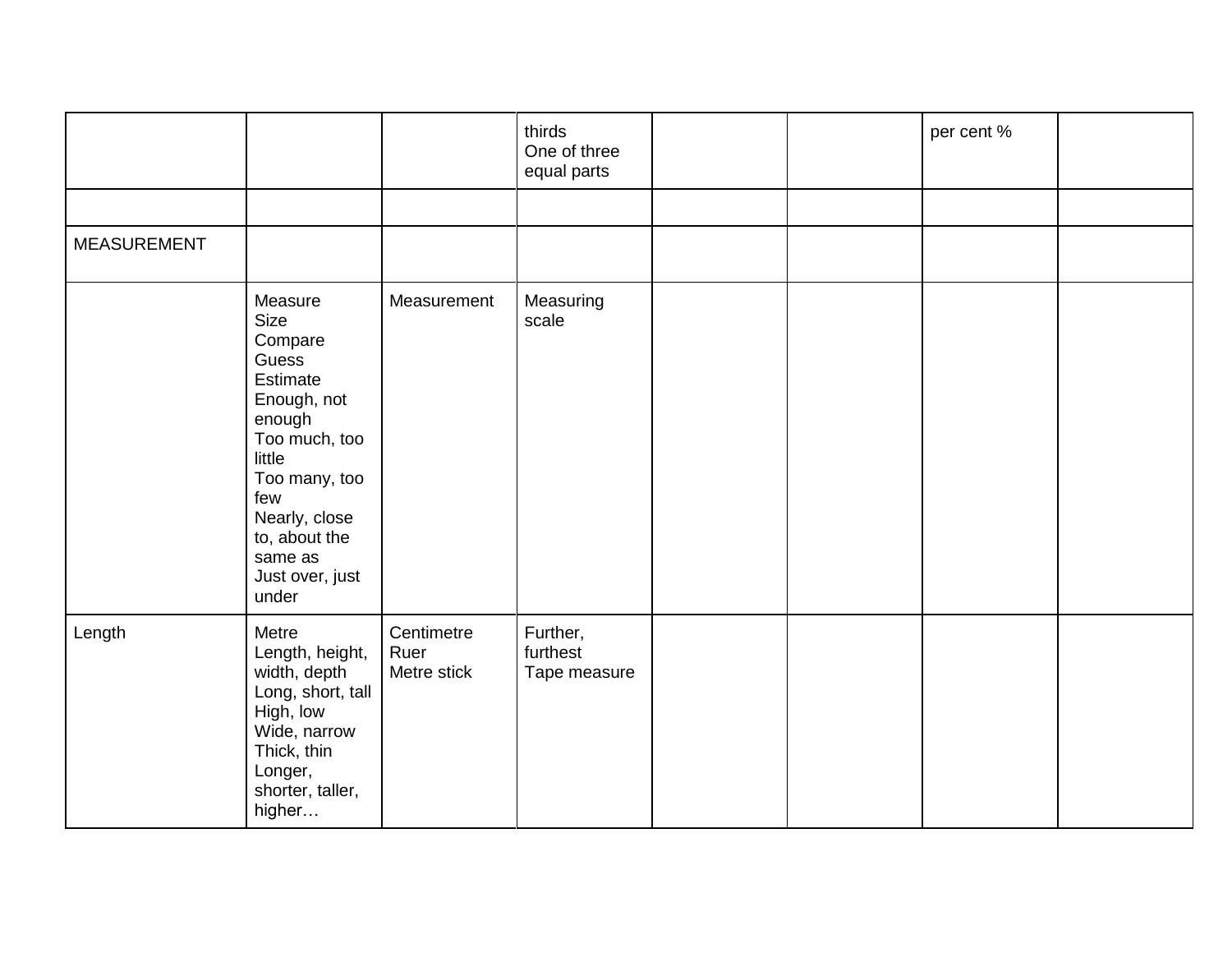|                   | Longest,<br>shortest,<br>tallest,<br>highest<br>Far, near, close                                                                             |                                                                                                                                                 |                                                                                                 |  |  |
|-------------------|----------------------------------------------------------------------------------------------------------------------------------------------|-------------------------------------------------------------------------------------------------------------------------------------------------|-------------------------------------------------------------------------------------------------|--|--|
| Weight            | Weigh, weighs,<br>balances<br>Heavy, light<br>Heavier than,<br>lighter than<br>Heaviest,<br>lightest<br>scales                               | Kilogram<br>Half kilogram                                                                                                                       | Gram                                                                                            |  |  |
| Capacity & volume | Full<br>Empty<br>Half full<br>Holds<br>container                                                                                             | Litre, half litre<br>Capacity<br>Volume<br>More than<br>Less than<br>Quarter full                                                               | Millilitre<br>contains                                                                          |  |  |
| Temperature       |                                                                                                                                              |                                                                                                                                                 | Temperature<br>degree                                                                           |  |  |
| Time              | Time<br>Days of the<br>week,<br>Mondayetc<br>Day, week<br>Birthday,<br>holiday<br>Morning,<br>afternoon,<br>evening, night<br>Bedtime, diner | Months of the<br>year, January<br>etc<br>Seasons:<br>spring,<br>summer,<br>autumn, winter<br>Weekend,<br>month, year<br>Earlier, later<br>First | Fortnight<br>5, 10, 15<br>minutes past<br>digital/analogu<br>e clock/watch,<br>timer<br>seconds |  |  |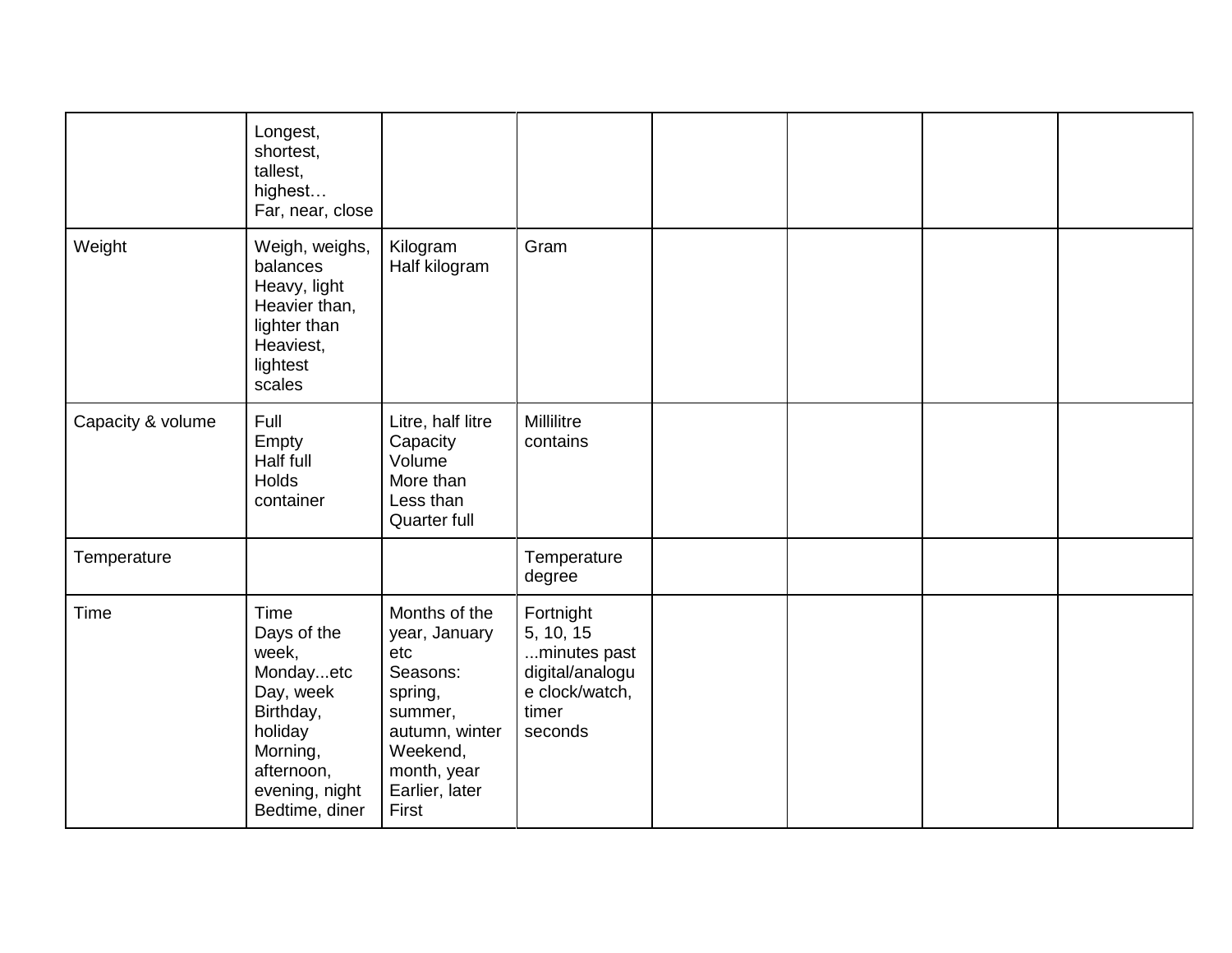|       | time, playtime<br>Today,<br>yesterday,<br>tomorrow<br>Before, after<br>Next, last<br>Now, soon,<br>early, late<br>Quick, quicker,<br>quickest,<br>quickly<br>Slow, slower,<br>slowest, slowly<br>Old, older,<br>oldest<br>New, newer,<br>newest<br>Takes longer, | Midnight<br>Date<br>How long ago?<br>How long will it<br>be to?<br>How long will it<br>take to?<br>How often?<br>Always,<br>sometimes,<br>never, often<br><b>Usually</b><br>Once, twice<br>Half past,<br>quarter past,<br>quarter to<br>Clock face<br>Hour hand, |              |  |  |
|-------|------------------------------------------------------------------------------------------------------------------------------------------------------------------------------------------------------------------------------------------------------------------|------------------------------------------------------------------------------------------------------------------------------------------------------------------------------------------------------------------------------------------------------------------|--------------|--|--|
|       | Hour, o'clock<br>clock, watch,<br>hands                                                                                                                                                                                                                          | Hours, minutes                                                                                                                                                                                                                                                   |              |  |  |
| Money | Money<br>Coin<br>Penny, pence,<br>pound<br>Price, cost<br>Buy, sell<br>Spend, spent<br>pay                                                                                                                                                                       | Change<br>Dear, costs<br>more<br>Cheap, costs<br>less, cheaper<br>Costs the same<br>as<br>How much?<br>How many?<br>Total                                                                                                                                        | Bought, sold |  |  |
|       |                                                                                                                                                                                                                                                                  |                                                                                                                                                                                                                                                                  |              |  |  |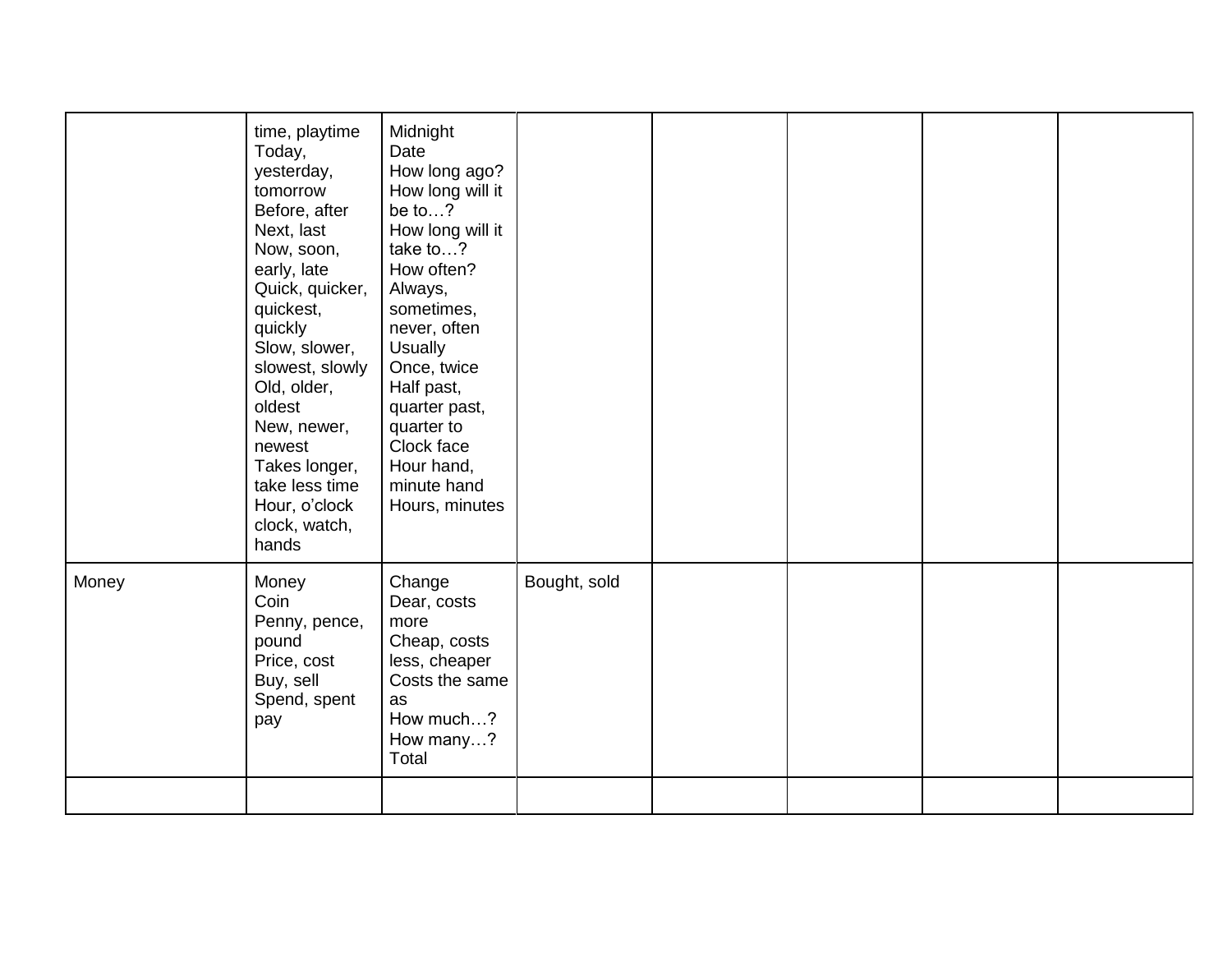| <b>GEOMETRY</b>     |                                                                                                                                                                                                                  |                                     |                                                                                                                               |                                                                                                                                         |                                                                                                                       |                                                                                    |                                                                                                    |
|---------------------|------------------------------------------------------------------------------------------------------------------------------------------------------------------------------------------------------------------|-------------------------------------|-------------------------------------------------------------------------------------------------------------------------------|-----------------------------------------------------------------------------------------------------------------------------------------|-----------------------------------------------------------------------------------------------------------------------|------------------------------------------------------------------------------------|----------------------------------------------------------------------------------------------------|
| Properties of shape | Shape, pattern<br>Flat<br>Curved,<br>straight<br>Round<br>Hollow, solid<br>Sort<br>Make, build,<br>draw<br><b>Size</b><br>Bigger, larger,<br>smaller<br>Symmetrical<br>Pattern,<br>repeating<br>pattern<br>Match | Symmetry,<br>symmetrical<br>pattern | Surface<br>Line symmetry<br>Regular<br>Irregular                                                                              | perimeter                                                                                                                               | Line<br>Construct.<br>sketch<br>Centre<br>Angle, right-<br>angled<br>Base, square-<br>based<br>Reflect.<br>reflection | Radius,<br>diameter<br>Congruent<br>Axis of<br>symmetry,<br>reflective<br>symmetry | Circumference,<br>concentric arc<br>Net, open,<br>closed<br>Intersecting,<br>intersection<br>Plane |
| 2D shape            | 2D<br>Corner, side<br>Rectangle<br>(including<br>square)<br>Circle<br>triangle                                                                                                                                   | Point, pointed                      | Rectangular<br>Circular<br>Triangular<br>Pentagon<br>Hexagon<br>Octagon<br>Quadrilateral<br>Semi-circle<br>Vertices<br>Vertex | Pentagonal<br>Hexagonal<br>Octagonal<br>Right-angled<br>parallel,<br>perpendicular<br>Equilateral<br>triangle,<br>isosceles,<br>scalene | Oblong<br>Rectilinear<br>Heptagon<br>parallelogram,<br>rhombus,<br>trapezium<br>Polygon                               | X-axis, y-axis,<br>quadrant                                                        |                                                                                                    |
| 3D shape            | 3D<br>Face, edge,<br>vertex, vertices<br>Cube                                                                                                                                                                    | Cuboid<br>cylinder                  | Surface                                                                                                                       | Hemisphere<br>Prism,<br>triangular prism                                                                                                | Spherical<br>Cylindrical<br>Tetrahedron,<br>polyhedron                                                                | Octahedron                                                                         | Dodecahedron<br>Net, open,<br>closed                                                               |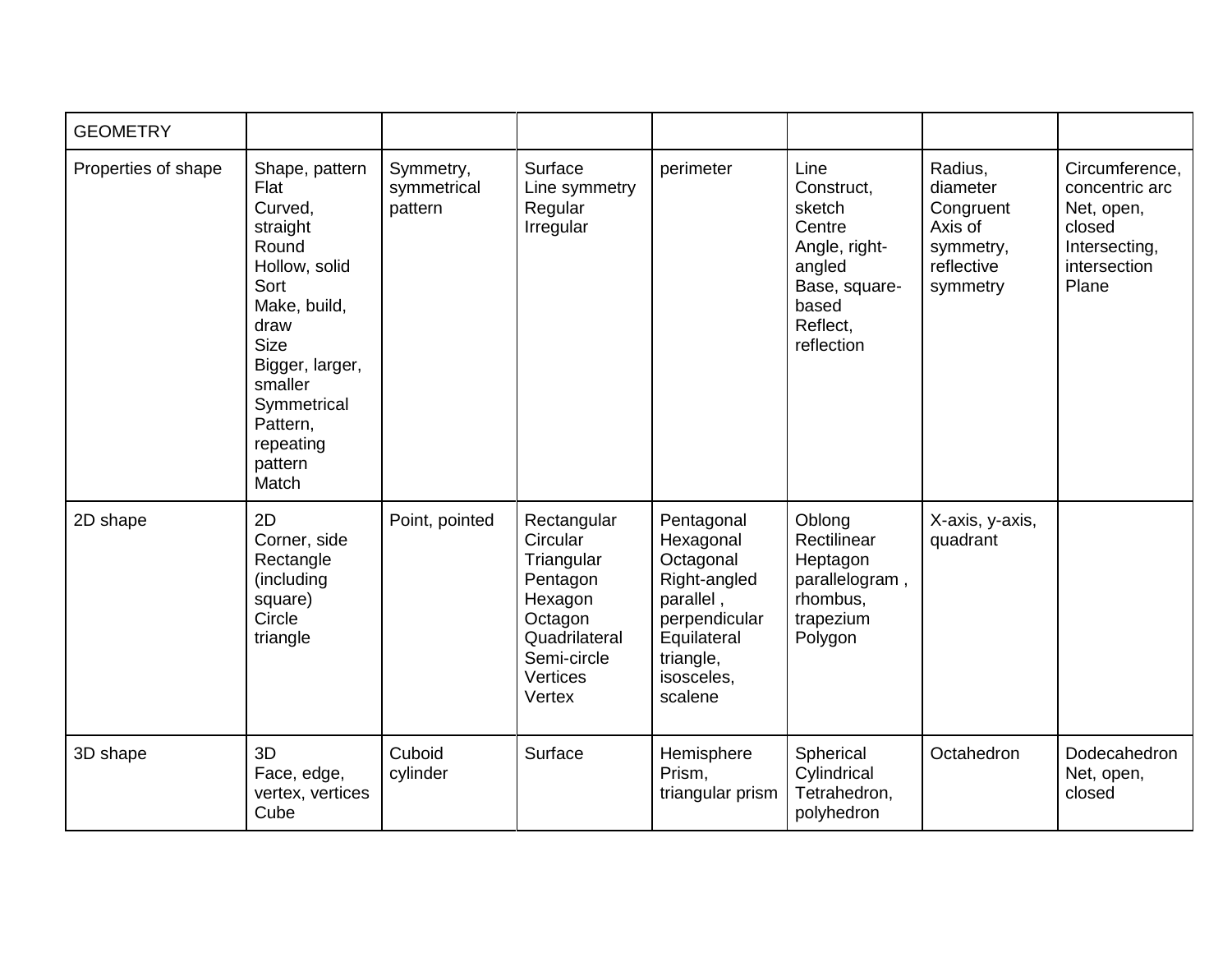|                        | Pyramid<br>Sphere<br>cone                                                                                                                                                                                                                                                                                                                                                                                                                          |                                                                           |                                                                                       |                                                                                                                                                                   |                                                                                                                                                                                   |                          |              |
|------------------------|----------------------------------------------------------------------------------------------------------------------------------------------------------------------------------------------------------------------------------------------------------------------------------------------------------------------------------------------------------------------------------------------------------------------------------------------------|---------------------------------------------------------------------------|---------------------------------------------------------------------------------------|-------------------------------------------------------------------------------------------------------------------------------------------------------------------|-----------------------------------------------------------------------------------------------------------------------------------------------------------------------------------|--------------------------|--------------|
| Position and direction | Position<br>Over, under<br>Above, below<br>Top, bottom,<br>side<br>On, in<br>Outside, inside<br>Around<br>In front, behind<br>Front, back<br>Beside, next to<br>Opposite<br>Apart<br><b>Between</b><br>Middle, edge<br>Corner<br><b>Direction</b><br>Left, right<br>Up, down<br>Forwards,<br>backwards,<br>sideways<br>Across<br>Next to, close,<br>near, far<br>Along, through<br>To, from,<br>towards, away<br>from<br>Movement<br>Slide<br>Roll | Underneath<br>Centre<br>Journey<br>Quarter turn,<br>three-quarter<br>turn | Route<br>Higher, lower<br>Clockwise,<br>anticlockwise<br>Right angle<br>Straight line | Compass point<br>North, south,<br>east, west<br>Horizontal,<br>vertical,<br>diagonal<br>Angleis a<br>greater.smaller<br>angle than<br>Acute angle<br>Obtuse angle | North-east,<br>north-west,<br>south-east,<br>south-west<br>translate,<br>translation<br>Rotate<br>Rotation<br>Degree<br>Reflection<br>Set-square<br>Angle<br>measurer,<br>compass | Coordinate<br>Protractor | Reflex angle |